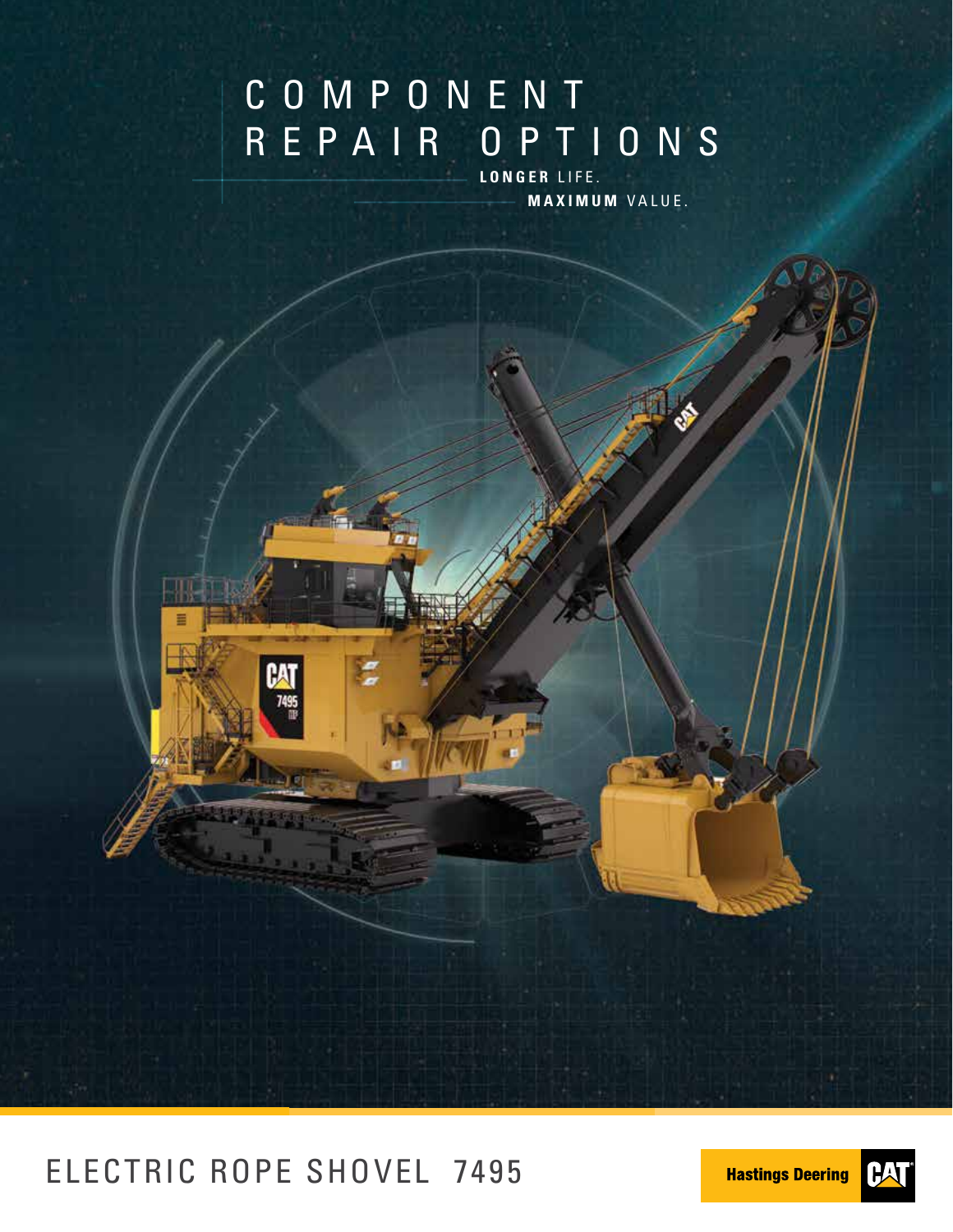#### HELPING YOU CHOOSE THE RIGHT REPAIR OPTION

Whether you are facing a planned or unplanned component overhaul or replacement, having a diverse range of repair options lowers operating costs and meets your production demands.

Understanding your individual operational circumstance, be it a compact turnaround time, budgetary constraints or desire for optimum component life and durability, our Equipment Specialists will help work through our range of repair options to make the best practical decisions to suit your business and operational needs.

### UNDERSTANDING YOUR COMPONENT REPAIR NEEDS



Whether you are balancing cost versus the downtime, looking to extend component life or wanting to keep your own iron, Hastings Deering has got you covered.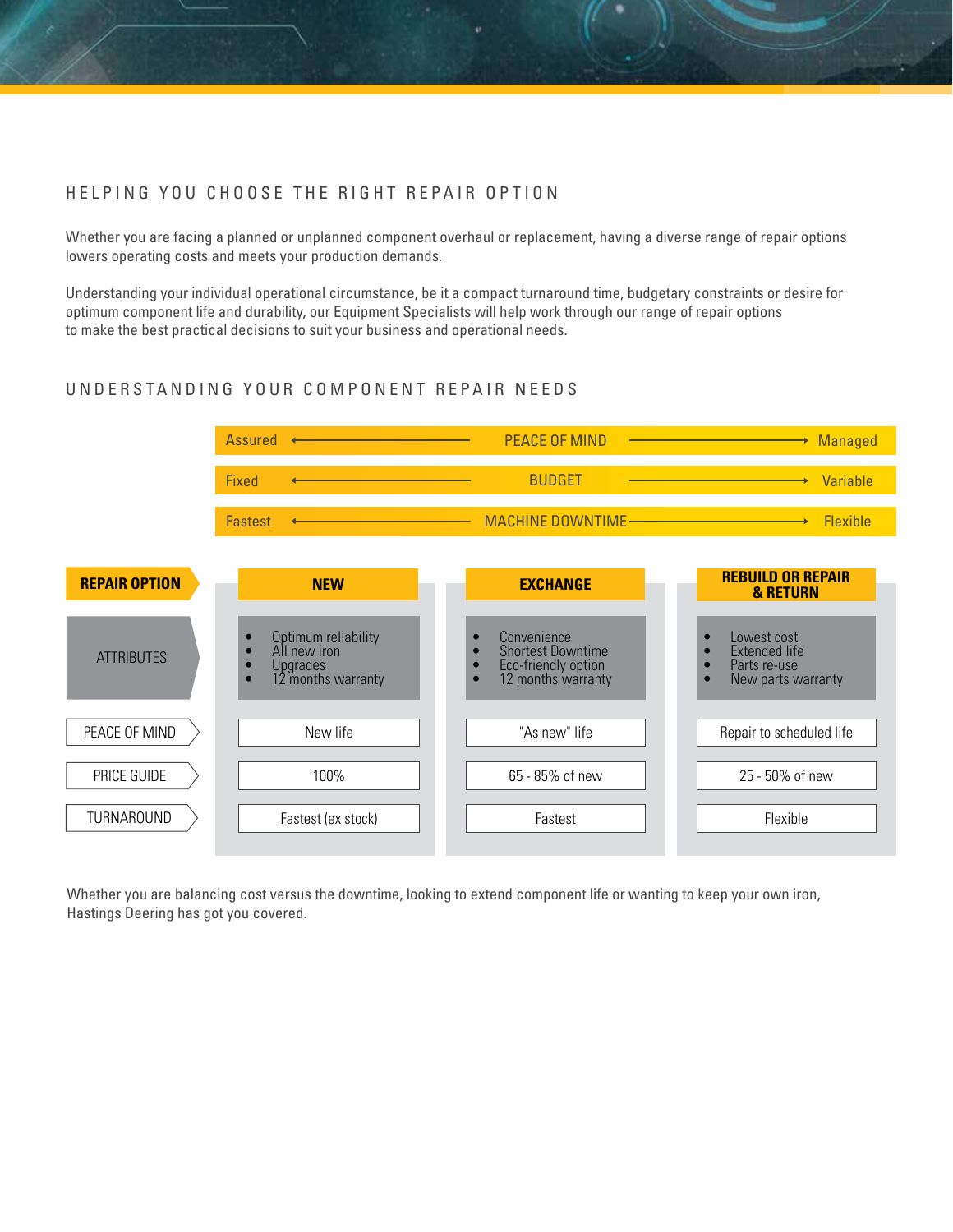

### REPAIR OPTIONS - A SOLUTION TAILORED TO YOUR NEEDS

Caterpillar equipment is designed for more than one life. Many of our components are designed to be rebuilt. Every repair situation has its own unique set of circumstances. That's why we think it's so important to have a range of options that are flexible enough to deliver exactly what you need, when you need it.

| NEW COMPONENT                 | Complete component replacement with a factory new Caterpillar component.<br>Caterpillar components are built to be rebuilt, offering longer term reusability and cost<br>benefits beyond the initial purchase of a new component.                                                                                                                                         |  |
|-------------------------------|---------------------------------------------------------------------------------------------------------------------------------------------------------------------------------------------------------------------------------------------------------------------------------------------------------------------------------------------------------------------------|--|
| EXCHANGE COMPONENT            | This process involves exchanging an "end-of-life" component for an off-the-shelf<br>Caterpillar Reman or Hastings Deering Rebuilt Component. Exchange components<br>offer excellent value to customers where downtime is critical. Customers who want<br>fast return to work, "as-new" component life and lower than new component cost will<br>benefit from this option. |  |
| REBUILD OR REPAIR<br>& RETURN | When a balance of cost versus downtime or retaining ownership of your iron is important,<br>a Hastings Deering rebuild can be the best repair option. Customer's seeking peace of<br>mind from understanding the component life history can opt to have their own iron rebuilt<br>to Caterpillar OEM "as-new" standards and save from OEM certified parts reusability.    |  |
|                               | Extend the life of your components or repair to your specification at minimal cost<br>through mid-life maintenance and repairs to ensure you get maximum life from your<br>components at the lowest cost per hour.                                                                                                                                                        |  |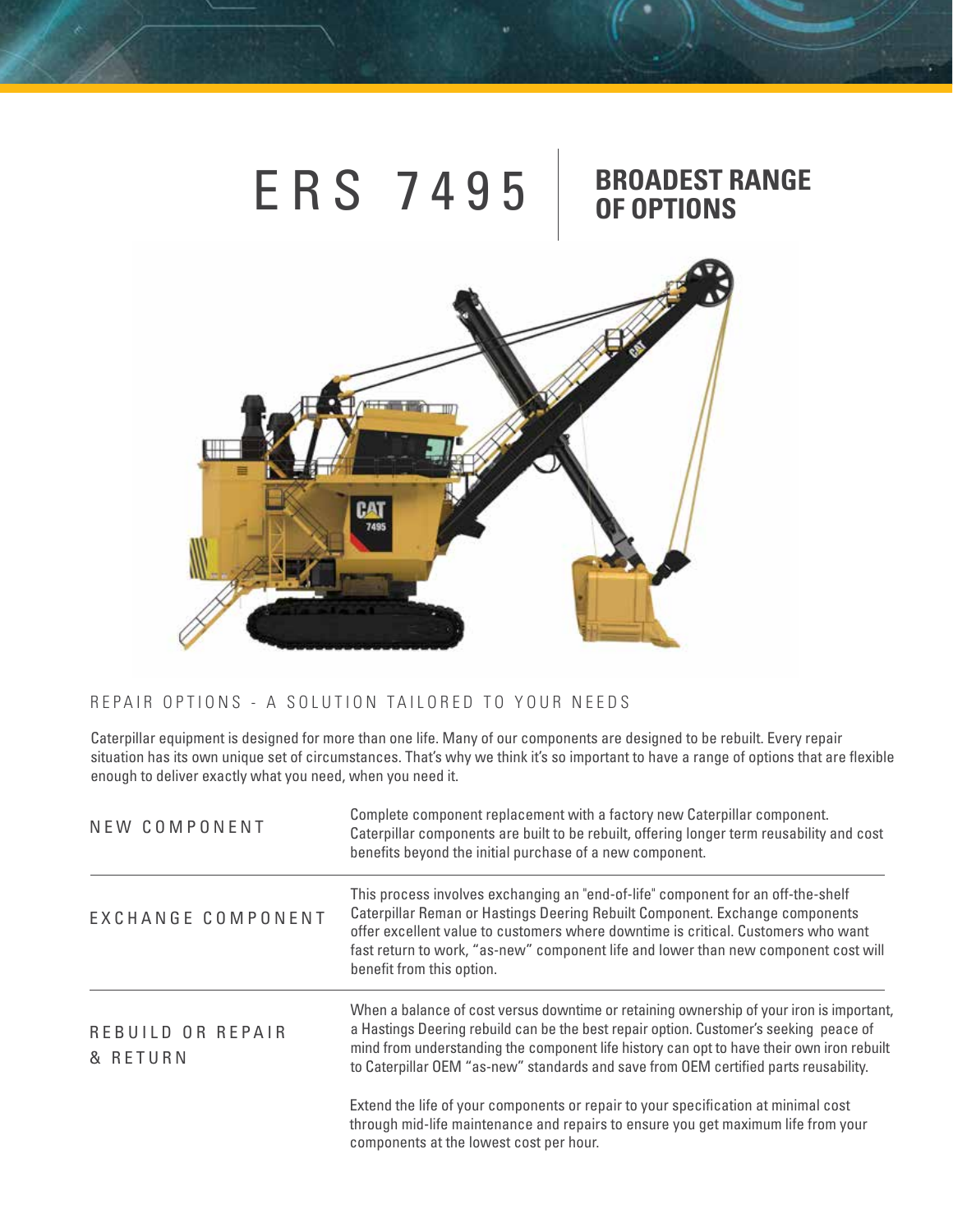

With a deeper understanding of your Caterpillar machine and its component life, our Equipment Specialists will provide technical advice and recommendations to support your maintenance strategy and critical spares requirements from our expanded component repair options.

| <b>COMPONENT DESCRIPTION</b>               | <b>NEW</b> | <b>EXCHANGE</b> | <b>REBUILD OR REPAIR</b><br><b>&amp; RETURN</b> |
|--------------------------------------------|------------|-----------------|-------------------------------------------------|
| Drive Grp, Swing                           | $\bullet$  | $\bullet$       |                                                 |
| Drive Grp, Final                           | $\bullet$  | $\bullet$       |                                                 |
| Drive Grp, Hoist                           | $\bullet$  | $\bullet$       |                                                 |
| Drive Grp, Crowd                           | $\bullet$  | $\bullet$       |                                                 |
| Motor, Crowd                               | $\bullet$  | $\bullet$       |                                                 |
| Motor, Propel                              | $\bullet$  | $\bullet$       |                                                 |
| Motor, Swing                               | $\bullet$  | $\bullet$       |                                                 |
| Motor, Hoist                               | $\bullet$  | $\bullet$       |                                                 |
| Motor Hydracrowd                           | $\bullet$  | $\bullet$       |                                                 |
| Control, GP                                | $\bullet$  | $\bullet$       |                                                 |
| <b>Boom Point Sheaves</b>                  | $\bullet$  |                 | $\bullet$                                       |
| Swing Brake                                | $\bullet$  |                 | $\bullet$                                       |
| <b>Hoist Brake</b>                         | $\bullet$  |                 | $\bullet$                                       |
| Propel Brake                               | $\bullet$  |                 | $\bullet$                                       |
| Saddle Block Assembly                      | $\bullet$  |                 | $\bullet$                                       |
| Hydracrowd Piston Pump                     | $\bullet$  | $\bullet$       |                                                 |
| Motor, Dipper Trip                         | $\bullet$  |                 | $\bullet$                                       |
| <b>IGBT</b>                                | $\bullet$  |                 |                                                 |
| Idlers                                     | $\bullet$  |                 | $\bullet$                                       |
| Padlocks                                   | $\bullet$  |                 | $\bullet$                                       |
| Hydracrowd Cylinder                        | $\bullet$  | $\bullet$       | $\bullet$                                       |
| Hydracrowd Pump Transmission               | $\bullet$  |                 | $\bullet$                                       |
| Grease Pumps                               | $\bullet$  |                 |                                                 |
| Hydracrowd Manifold                        | $\bullet$  |                 | $\bullet$                                       |
| 415v Motors - multiple motor and<br>prices | $\bullet$  |                 | $\bullet$                                       |
| Hyd Crowd Coolers - main coolers           | $\bullet$  |                 | $\bullet$                                       |
| Dipper Handle                              | $\bullet$  | $\bullet$       | $\bullet$                                       |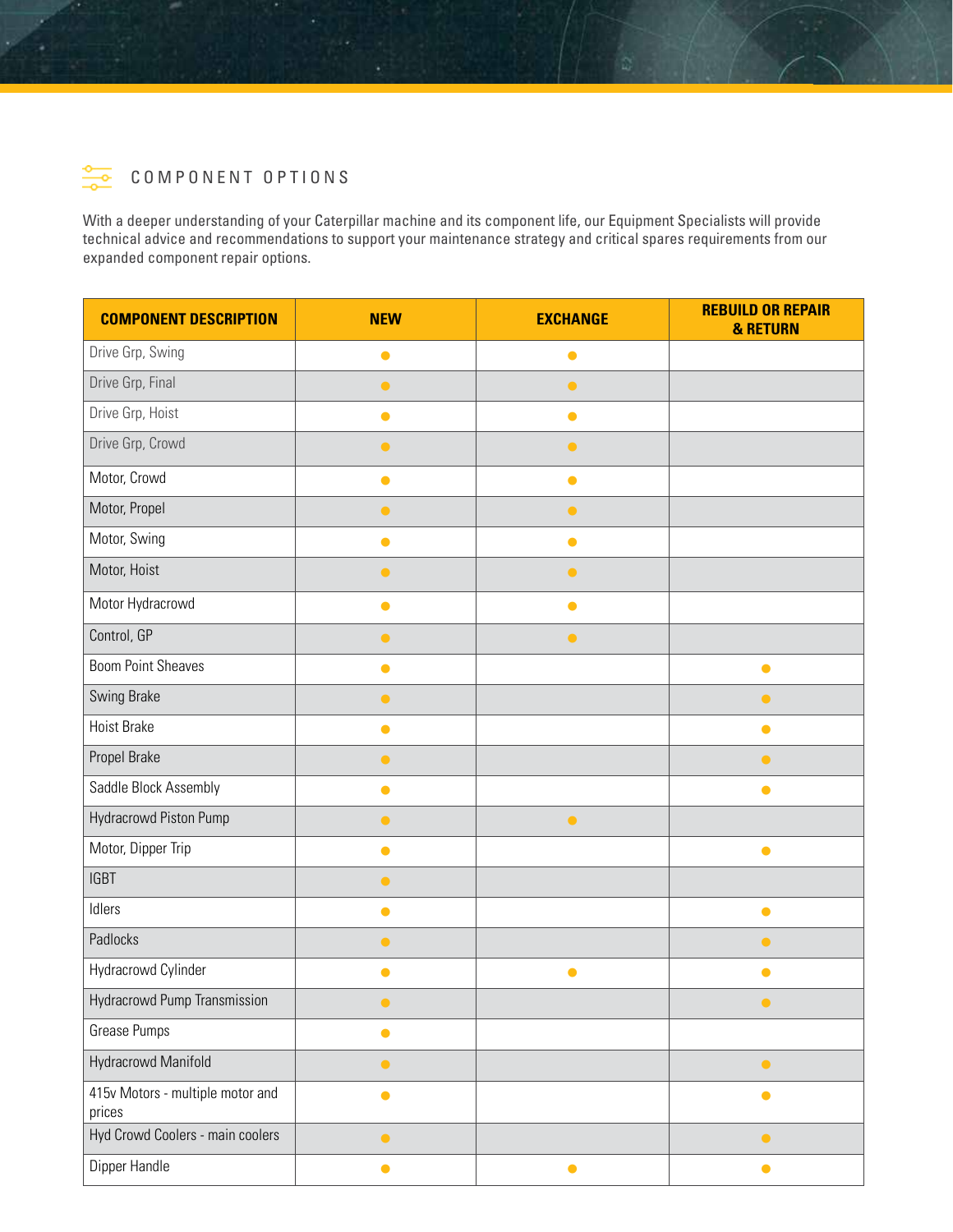### UPGRADES & ENHANCEMENTS

- OEM machine and component upgrades are constantly being developed and released by Caterpillar to optimise the availability, cost and productivity of your asset.
- Talk to your Equipment Specialists today to discuss the latest upgrades and enhancements that can be applied at your next component repair



### PLANNED MAINTENANCE

- Preassembly of components can improve maintenance efficiency and minimise delay risks during planned maintenance outages by reducing onsite logistics and labour hours.
- Bundled component solutions, such as installation kits and hoses, are available to reduce onsite logistics.
- Labour support is available, providing customer peace of mind, to ensure compliance to OEM installation and commissioning warranty obligations and optimise the working life of the component.
- Reduce maintenance budget risks by enquiring about our Component Support Agreements that can underpin the achievement of your component life and cost.



### EXPERT ADVICE

With access to extensive industry component performance data, your Equipment Specialists can provide expert advice on the operational performance of your machine better than anyone else.



### CAT WARRANTY & INSURANCE

All New, Exchange and Rebuilt Component Repairs are backed by a 12 month or 6,000 operational hour warranty – whichever comes first. Refer to the Caterpillar warranty document for more details.



Using genuine Caterpillar parts will maximise component life by providing superior durability and performance.